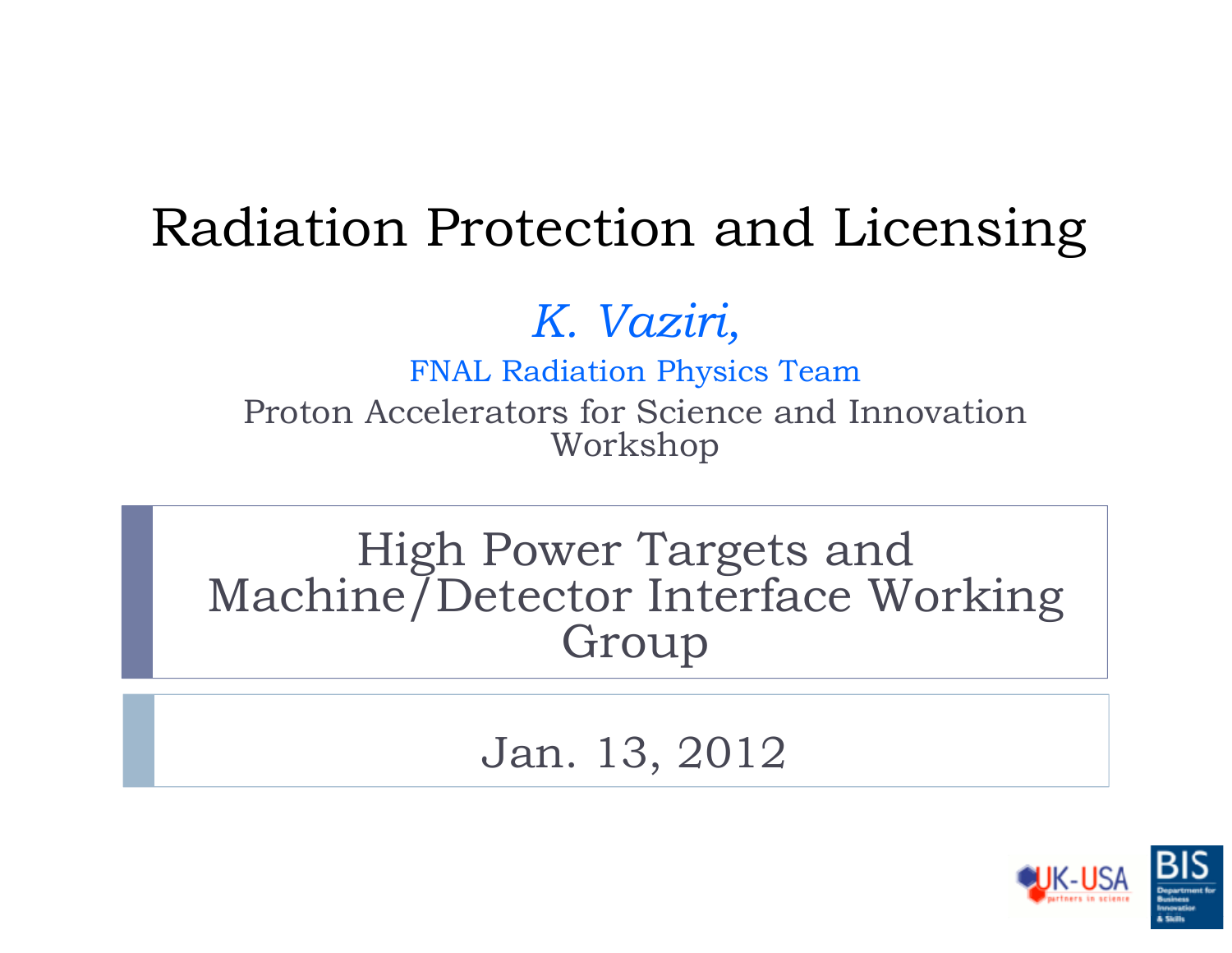# Radiation Protection and Licensing

# Contents:

- **Regulatory Requirements**
- 2. Shielding for prompt dose
- 3. Shielding for residual dose
- 4. Handling activated air
- 5. Tritium control and ground-water protection
- 6. Radioactive component storage
- 7. Repair/replace philosophy
- 8. Remote Handling capabilities
- 9. Alignment and Stability
- 10. Radioactive off-gas (especially for liquid metal targets)
- 11. Use of Monte Carlo Simulation Codes
- 12. Conclusion



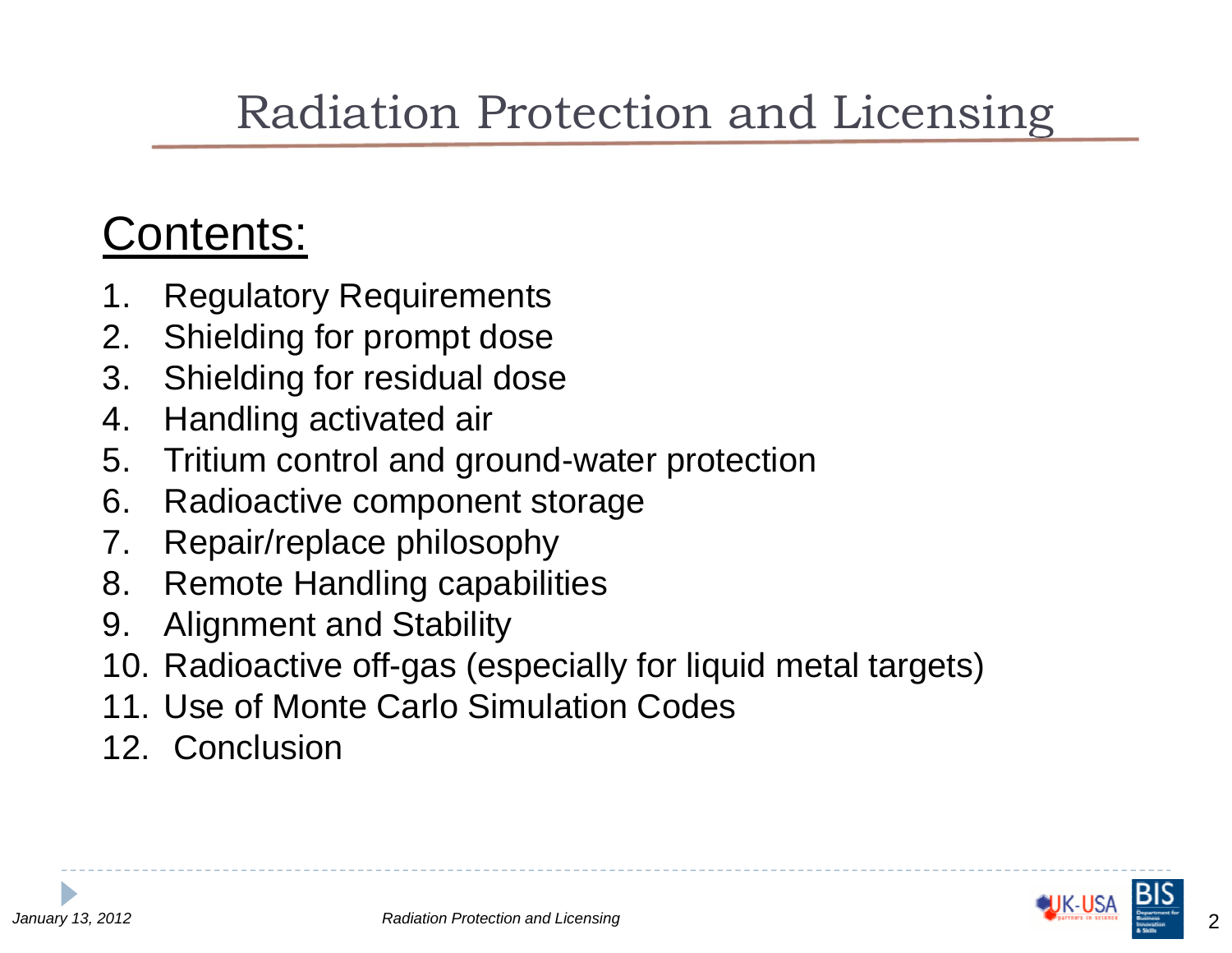# Regulatory Requirements

In addition to the conventional safety regulations and permits here are some specific radiological regulation from Fermilab's contract:

- •10 CFR 1021 (DOE NEPA rules)
- $\bullet$ 10 CFR 835 (Occupational radiation protection - applicable and enforceable portions
- $\bullet$ 35 IAC (State of IL environmental regs - applicable and enforceable portions)
- $\bullet$ 40 CFR (Federal environmental regs - applicable and federally-enforceable portions)
- $\bullet$ 49 CFR Transportation ( Hazardous material Onsite & Offsite applicable portions)
- $\bullet$ Atomic Energy Act of 1954 [amended], 42 USC 2011 et seq.
- $\bullet$  Clean Air Act Amendments 1990, 42 USC 7401 et seq., and Illinois State Implementation Plan, 40 CFR 52 Subpart O
- $\bullet$ Clean Water Act, 33 USC 1251 et seq.
- $\bullet$ DOE Order 420.2B Safety of Accelerator Facilities
- •DOE Order 458.1 Radiation Protection for the Public and Environment (100 mrem)
- $\bullet$  DOE-STD-1196-2011 (April 2011)Derived Concentration standards Table and dose limits to the public

Need permit for radioactive air emissions, discharge to surface waters, ground water and sanitary sewers.

Regulatory standards can only get tighter: In design, practice As Low As Reasonably Achievable (ALARA).



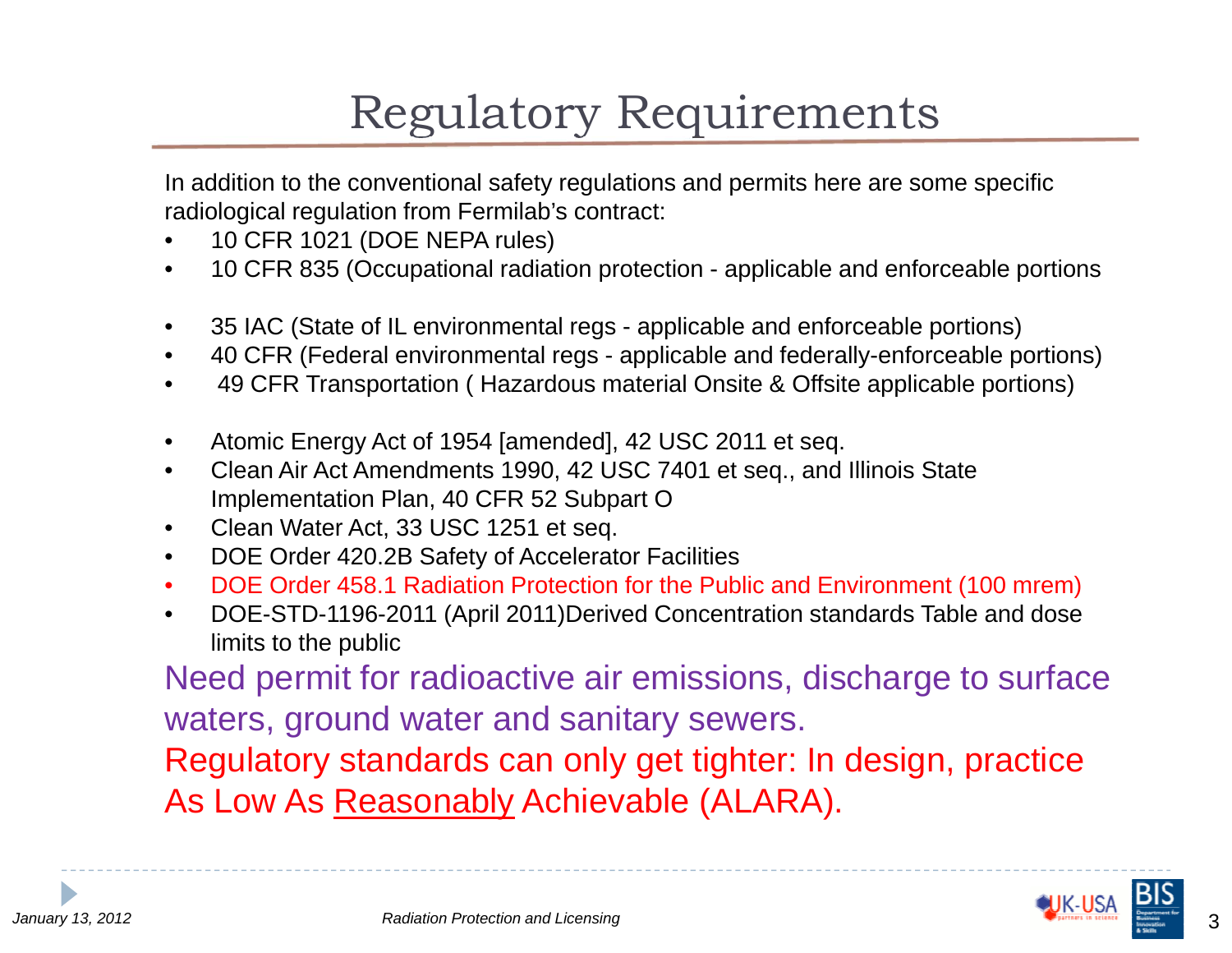# Shielding for Prompt Radiation

Protect against dose to public and workers (and equipment)

- -Direct and sky-shine
- - Indirect,
	- surface and groundwater
	- Air emissions
	- Radio-activated material
	- -**Biota**

Shielding against:

- $\mathcal{L}_{\mathcal{A}}$ Charged hadrons
- Neutral hadrons
- -Secondary Muons
- $\mathcal{L}_{\mathcal{A}}$ Secondary Neutrinos!

Shielding material:

- Concretes, soil and marble
- Steel
- Polyethylene and borated polyethylene
- Tungsten, lead and DP
- exotic mixtures; poly-concrete and poly-tungsten…

Trace Impurities: carbon, sodium, copper, nickel, chemically toxic

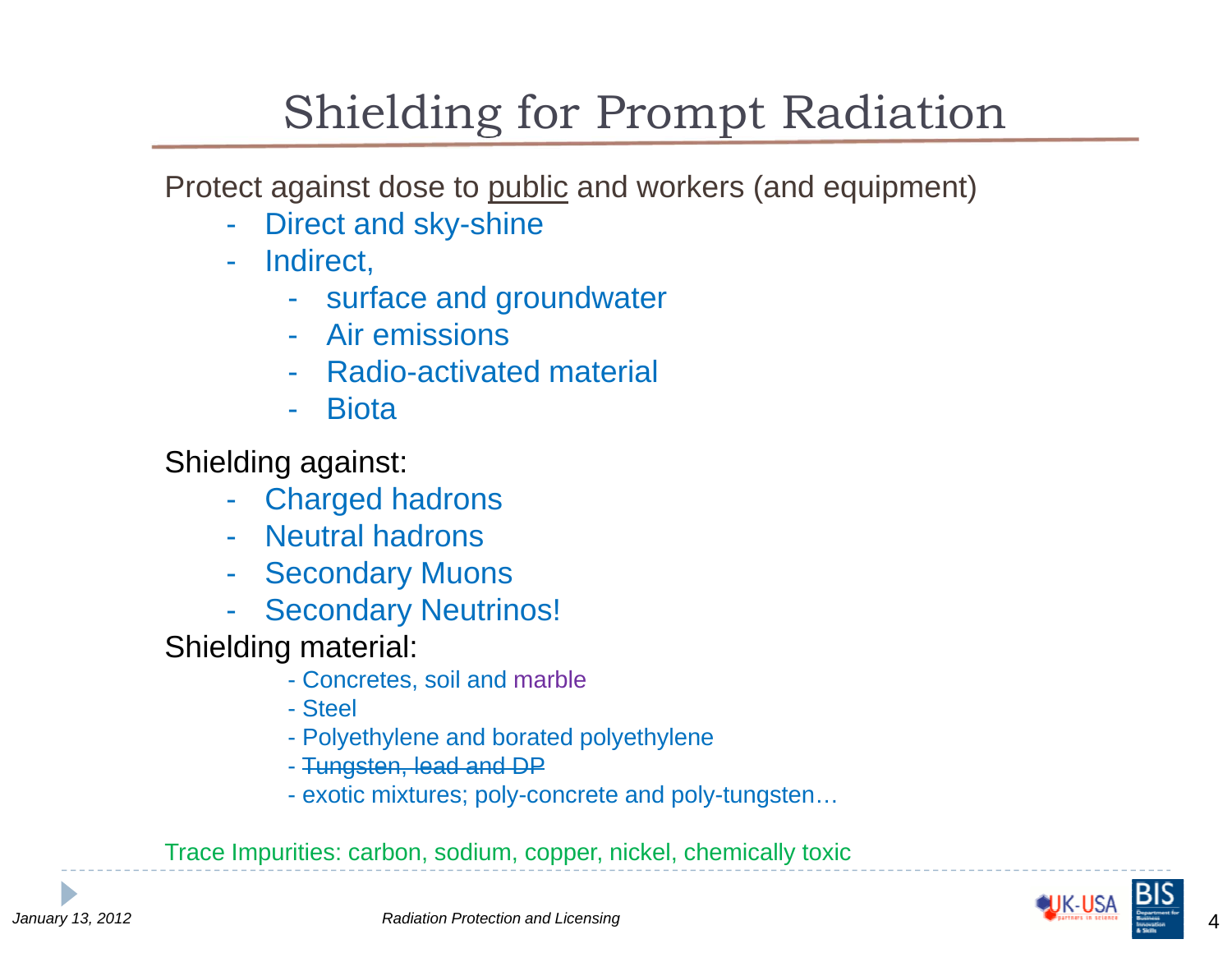# Shielding for Residual Radiation

- • Very high radioactivation levels (modularize as much as possible)
- •Mostly gamma emitters (after a few minutes)
- •Marble effective for shielding residuals in place.
- • High density material for shielding saves space, but not weight; shield boxes used for transport weigh many tons.
- • Weight considerations may lead to nested coffins or plans for local storage.
- •Need shielded repair cells
- •Need remote handling capability
- •Problems during lifting and moving are difficult to handle.
- $\bullet$  Both short term and long term storage should be considered carefully and designed sufficiently.
- • Disposal of highly activated objects is very costly! (waste volume reduction)

D&D have to be thought up at design stage, don't want to leave an expensive environmental problem behind.

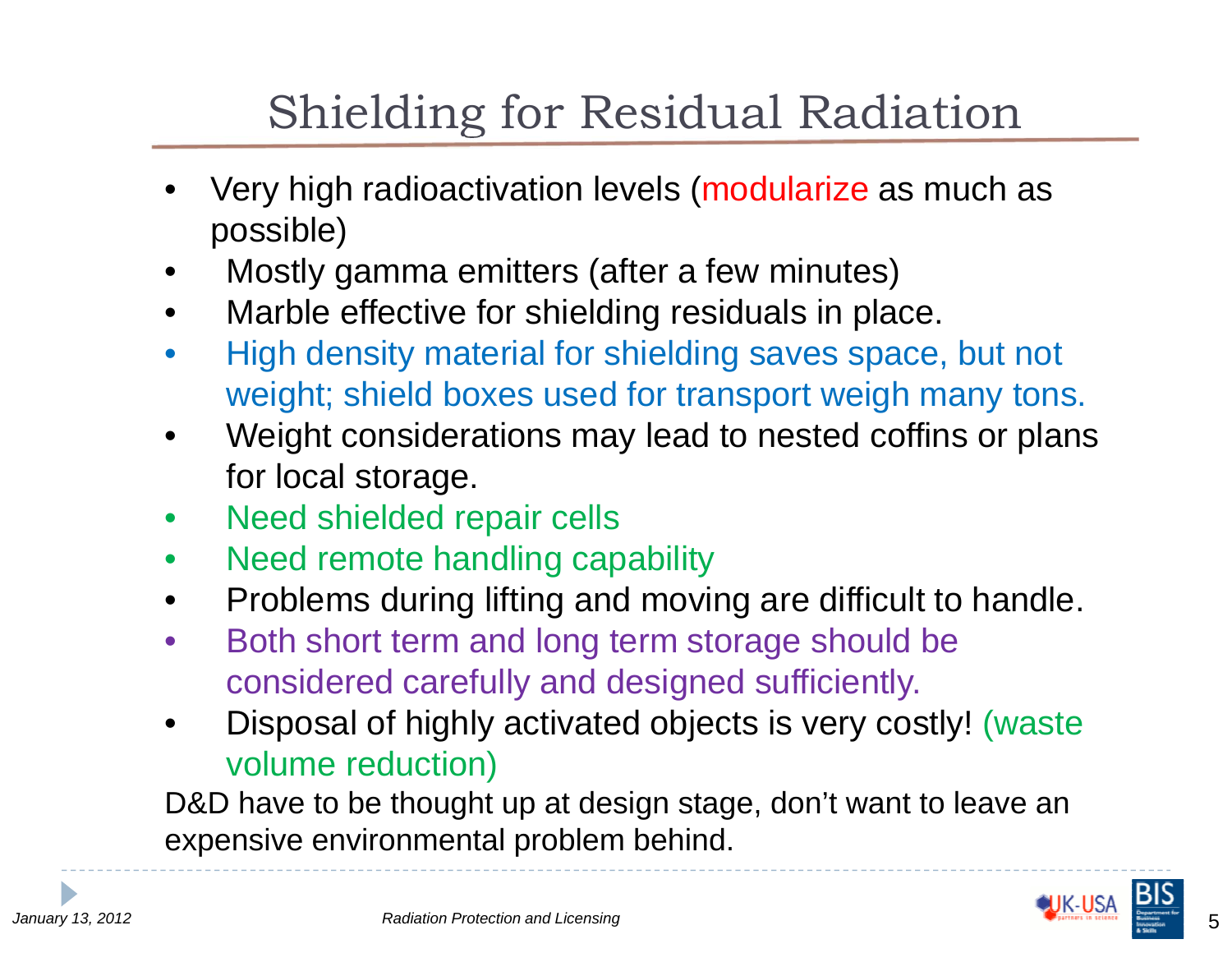# Handling activated air

- • Characterization and monitoring needed for prompt dose to workers and offsite release.
- •Required to account for all air releases.
- •NESHAP requirements
- • For workers implement:
	- Real time monitoring
	- •Implement cooling period (delay&ventilation)
- Release of activated air:
	- 1. Immediate release/almost no decay
	- 2. Decay in transit to release point
	- 3. Trap and contain to decay out

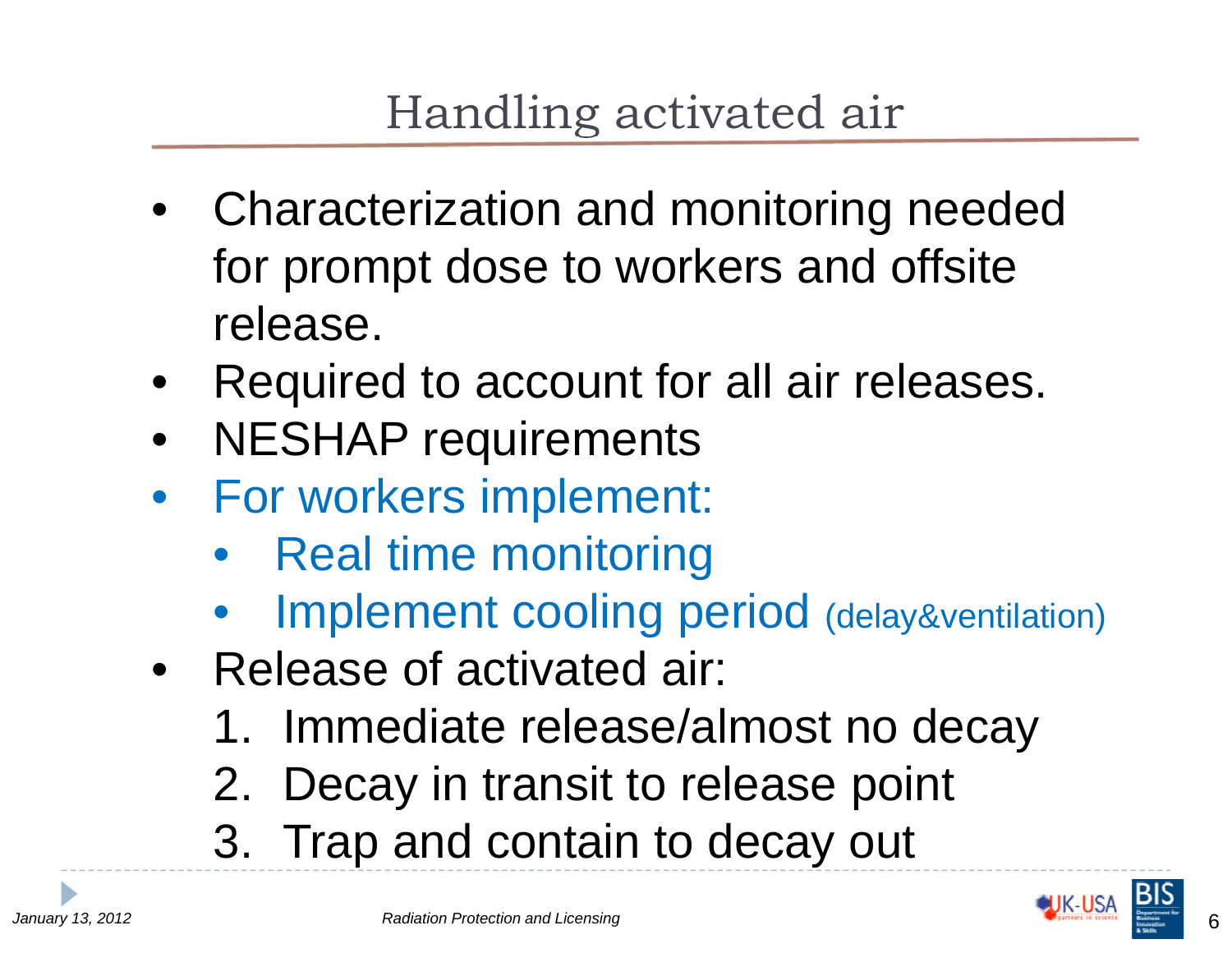# Tritium (and other radioactive contaminants)

- H-3 is produced in air, shielding, outside shielding and in the cooling systems.
- Readily exchanges with hydrogen in  $H_2O$  to form tritiated water, HTO.
- • Ground and surface water protection.
	- Shielding
	- •Isolation (diffusion and advection)
	- Containment (lifetime buildup in shielding and cooling loops )
	- Disposal (at above surface levels concentrations. )
- For groundwater need to know the hydrogeology of the location.



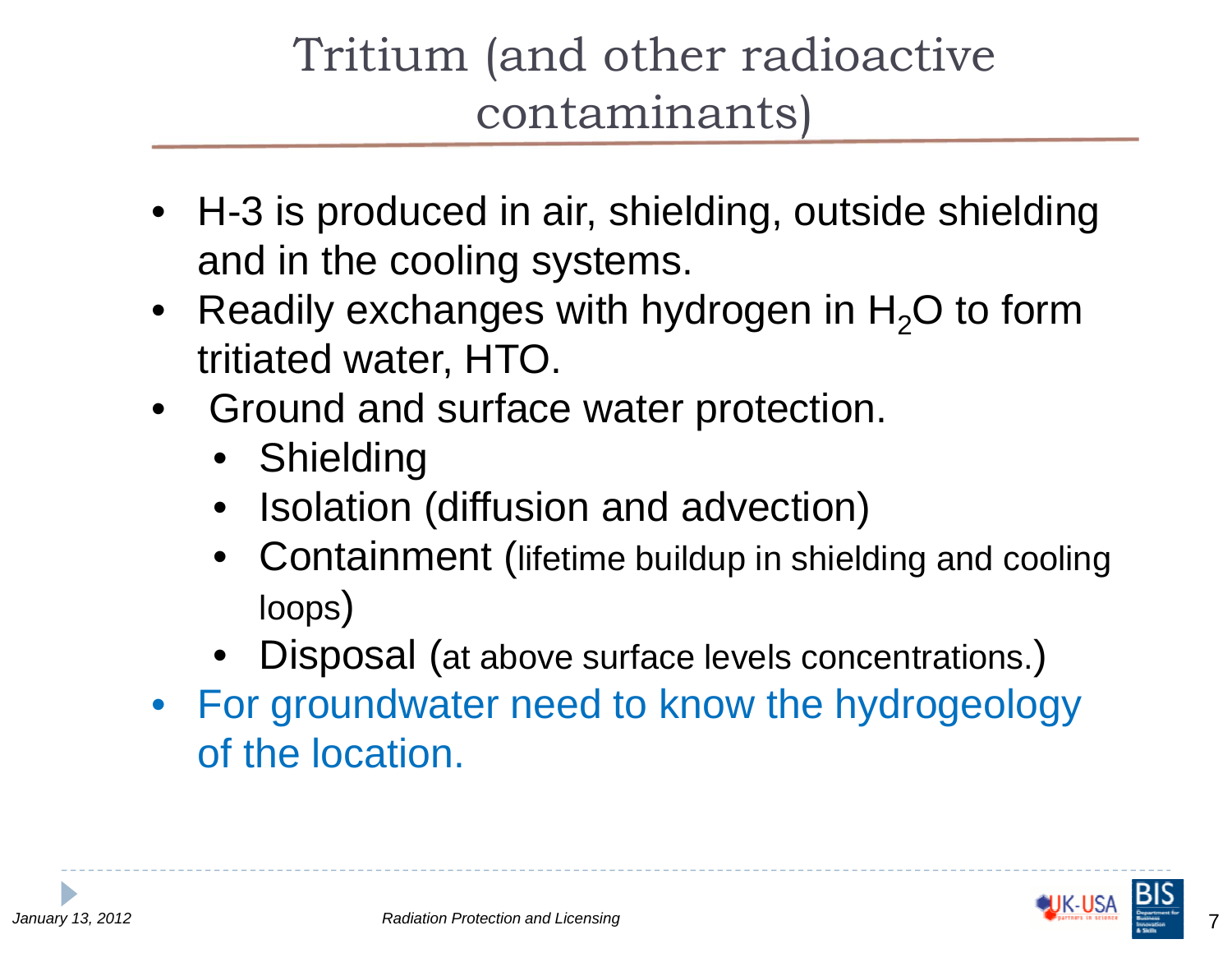# R&D of Ground-water Protection Methods

### 1) e.g. Geo-membranes for LBNE



- -Material properties
- -Life time
- -Radiation damage studies
- -Alternative material
- -Collective knowledge

(e.g. liners used in nuclear power industry?)

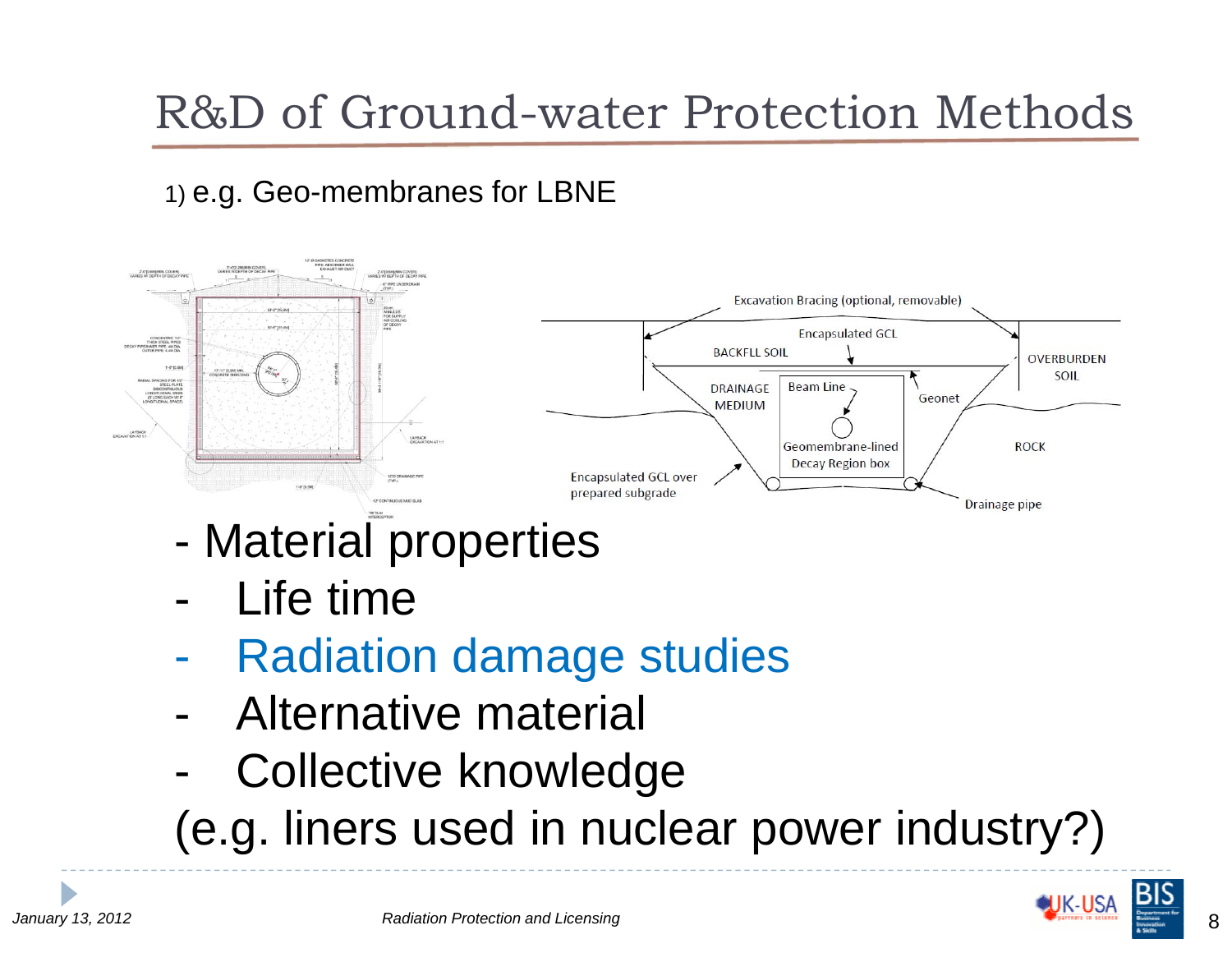# Radioactive component storage

Need sufficiently shielded and contained:

- $\bullet$  Short term (cool down for repair, transportation or later use)
- Long term (cool down for repair, disposal or future use)
- Containment (toxic, highly radioactive, Contaminated)
- Protection in storage considerations:
	- environmental
		- primary contamination
			- hot particles
		- -Secondary due to natural erosion



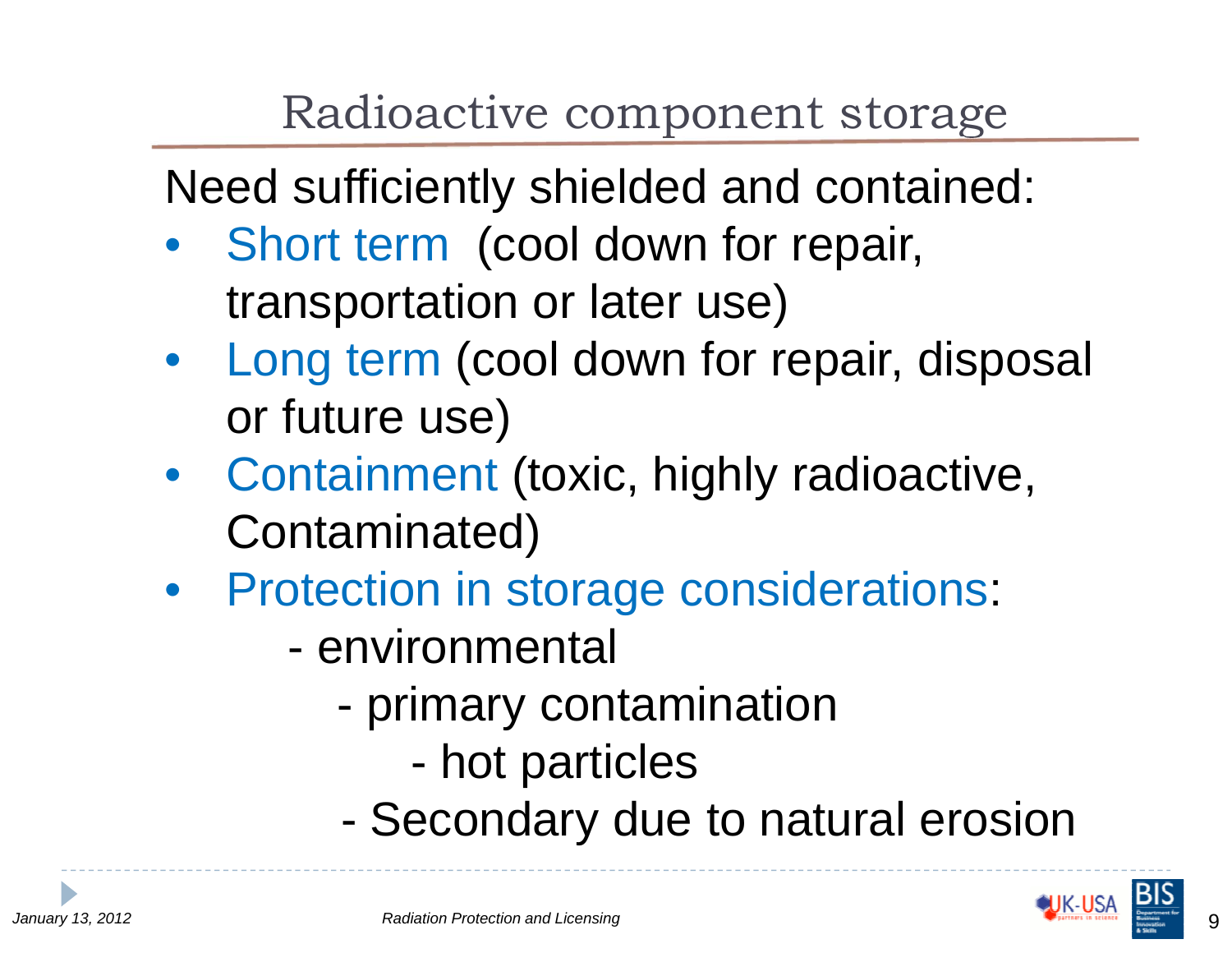# Repair and Replace Philosophy

- $\bullet$  Install&forget: expensive and nature is never that kind.
- $\bullet$  Replace:
	- •have to have spares to save down time
	- • or if economically possible or repair is not possible.
- $\bullet$  Repair considerations:
	- • Assess hazards, develop shielding and specialized tools.
	- • Repair time, cost and dose to workers needs to be optimized.



10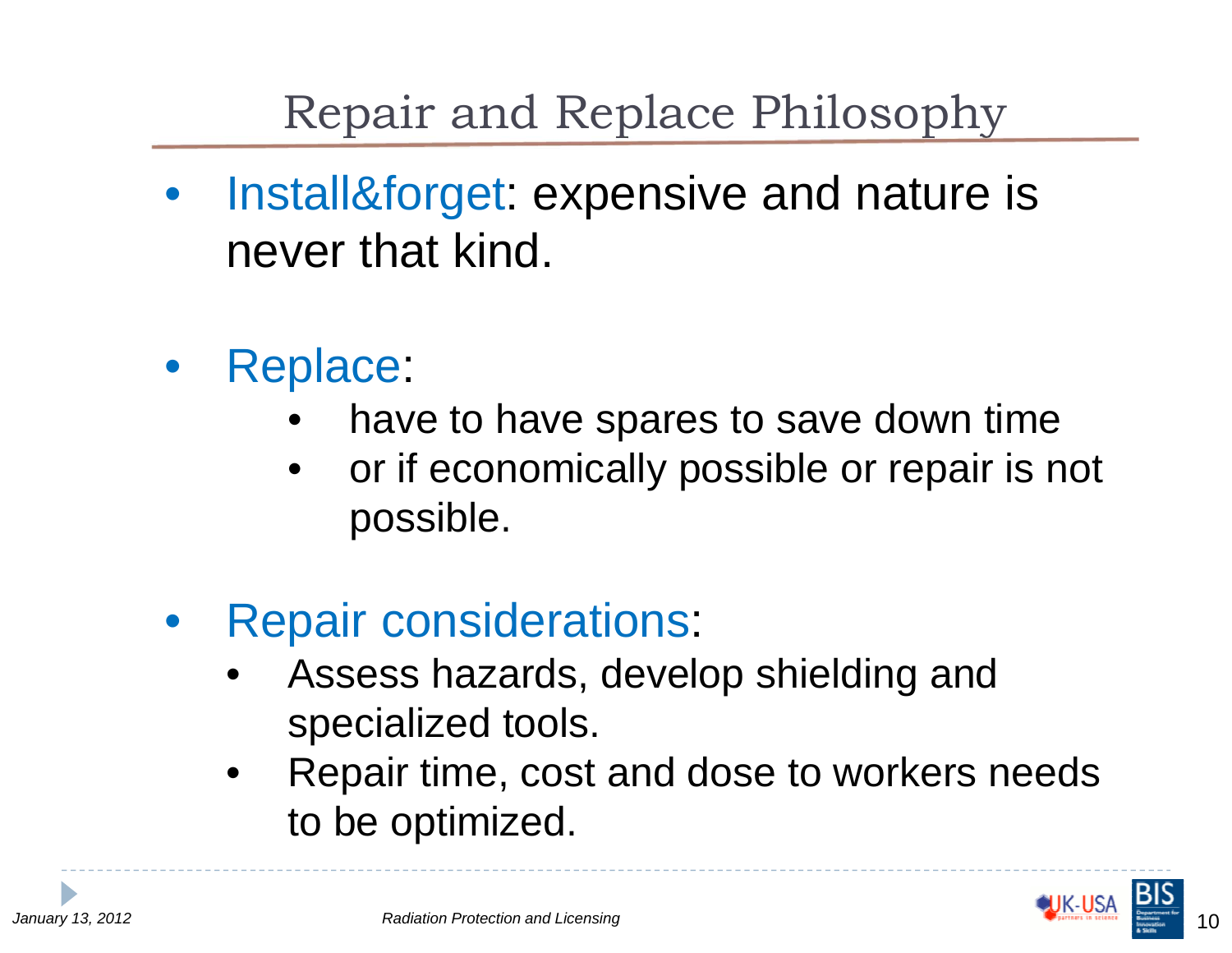# Repair Cell and Remote Handling capabilities

### Requirements:

- • Need area with crane coverage and work cell with sufficient space and shielding
- •Shielded cell with through-the-wall manipulators
- •lead glass shield window(s)/TV cameras
- •shield plugs in ceiling for long-reach-tool access
- $\bullet$  Area to separate components from modules to connect new components to "hot" modules, survey, and adjust alignment
- • Remote Handling systems shall be integrated into the infrastructure of the complex
- •Contamination controls

### Component replacement:

- • Module with component removed and placed into hot storage remotely for cool down period or next scheduled outage.
- • Module with component attached taken from hot storage and placed remotely into a shield cask.
- • Waste volume reductionLayout area to provide most efficient component handling

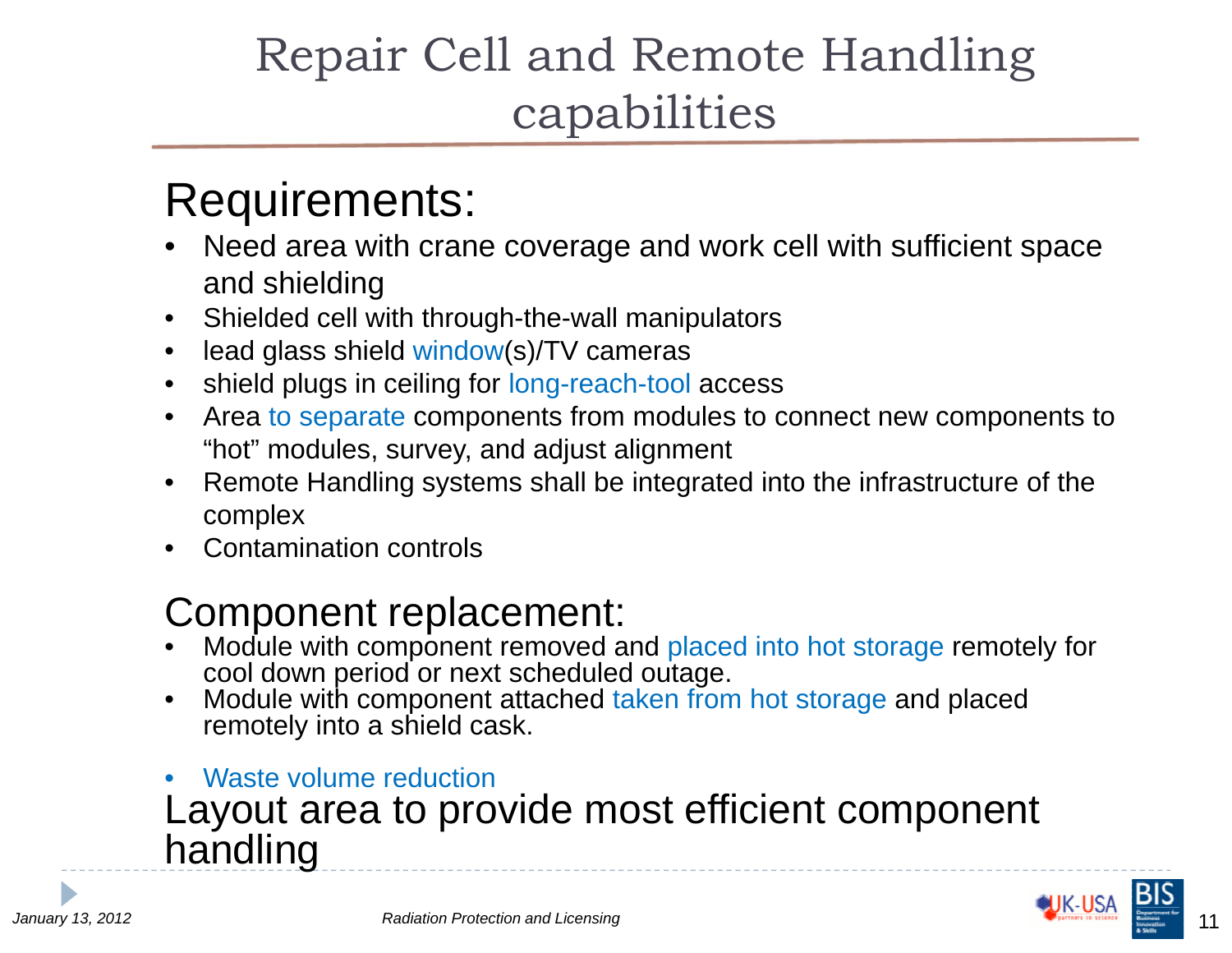# Alignment and Stability

# For high intensity beam-lines are designed

- $\mathcal{L}_{\mathcal{A}}$ To minimize beam loss
- To protect devices
- Shielding design may depend on maximum credible beam loss
- $\mathcal{L}_{\mathcal{A}}$  At high intensities, where the beam has a long lever arm (neutrinos 1200 km away), misalignment will cost beam time.
- •Need relatively easy realignment capability.
- •Need real-time alignment verification (BLM etc.)
- $\bullet$  For devices that get highly radioactive, best to built self-alignment into the system as much as possible (alignment pins etc.)

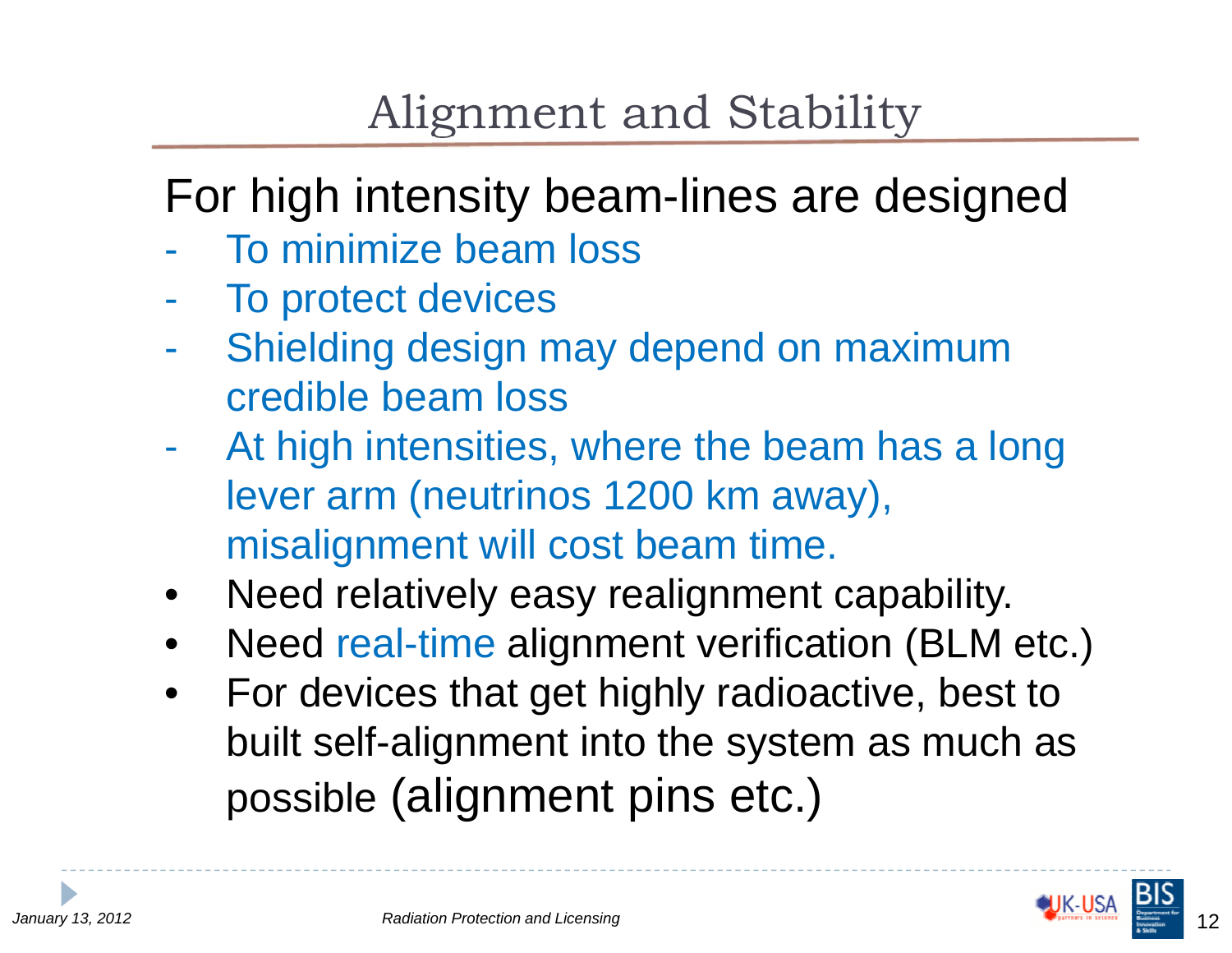# Radioactive off-gas (especially for liquid metal targets)

- • All targets, solid, liquid or gas, down to He, interacting with HE proton beam produce H, D, T. More Isotopes if higher mass.
- •Hydrogen isotopes in target containers can cause explosion.
- •Cooling systems, exposed to beam, also release hydrogen.
- • Chemically toxic targets, specially liquid, at high power beam facilities require elaborate (expensive) containment, circulation, cooling, handling, repair and disposal facilities, plans and procedures.
- • Extensive knowledge of physical and chemical properties of the target material needs to be learned, some through R&D.

# Example of SNS mercury target next.

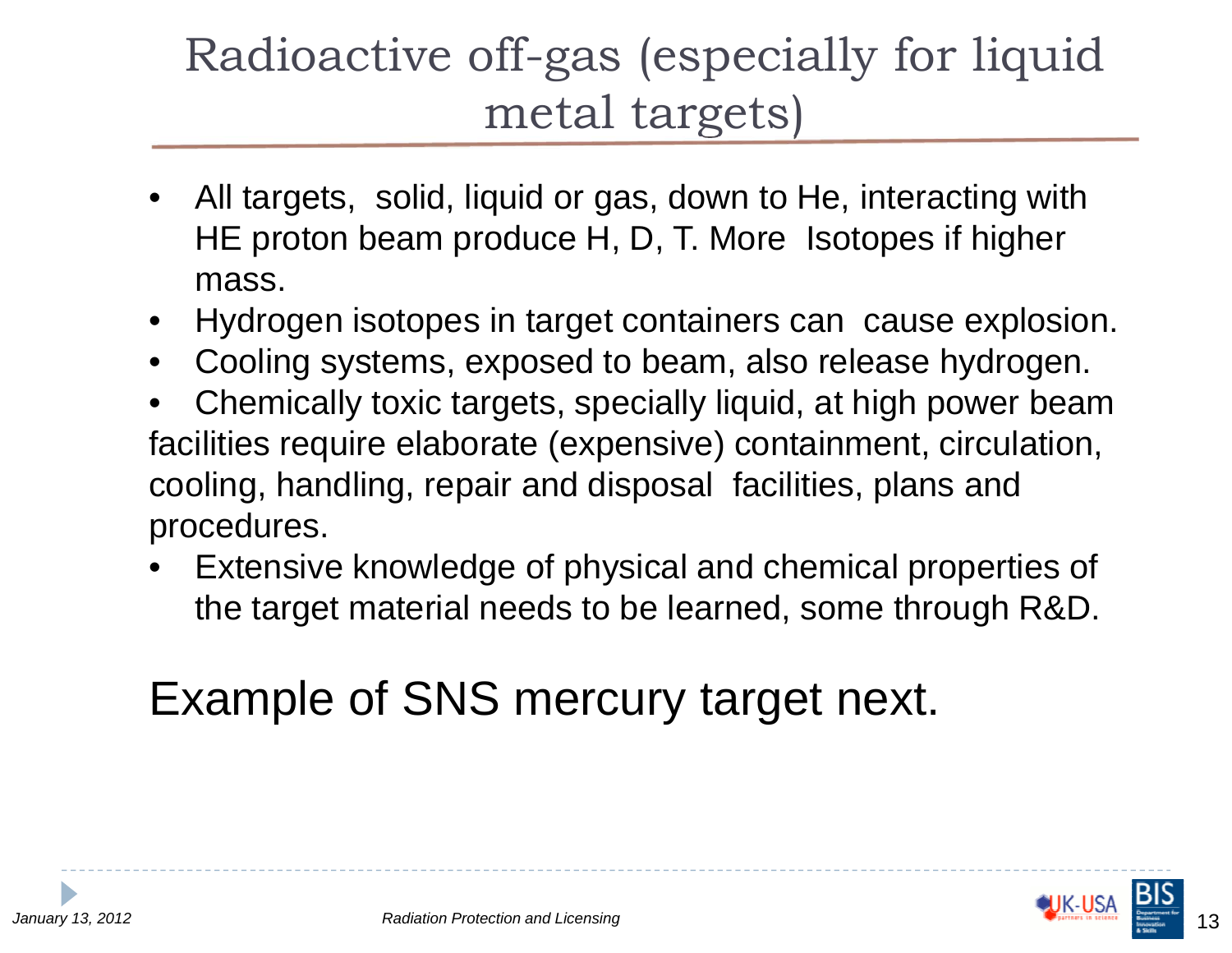# SNS Liquid Hg Target

1. Mercury Containment requirements

No leaks outside the hot cell. Inside the cell, leaks are assumed.

2. Hot Cell / Remote Handling

All mercury target and components must be contained, maintained, and packaged for off-site disposal inside hot cell.

### 3. Ventilation / Filtration

Mercury vapor must be removed from the cell exhaust prior to subsequent conventional particulate filtration (HEPA).

#### 4. Waste Handling

All hot cell and ventilation system waste will be mercury contaminated. Activated mercury contaminated waste must be fully contained. Disposal options of SNS mercury "mixed waste" are VERY limited.

### 5. Water Cooling System

The SNS process mercury is cooled with a secondary water cooling system.

### 6. Mercury Target Safety Considerations

Accelerator safety order requires hazard and accident analyses to ensure workers, the public, and the environment are protected against hazards such as mercury toxicity and radioactivity.

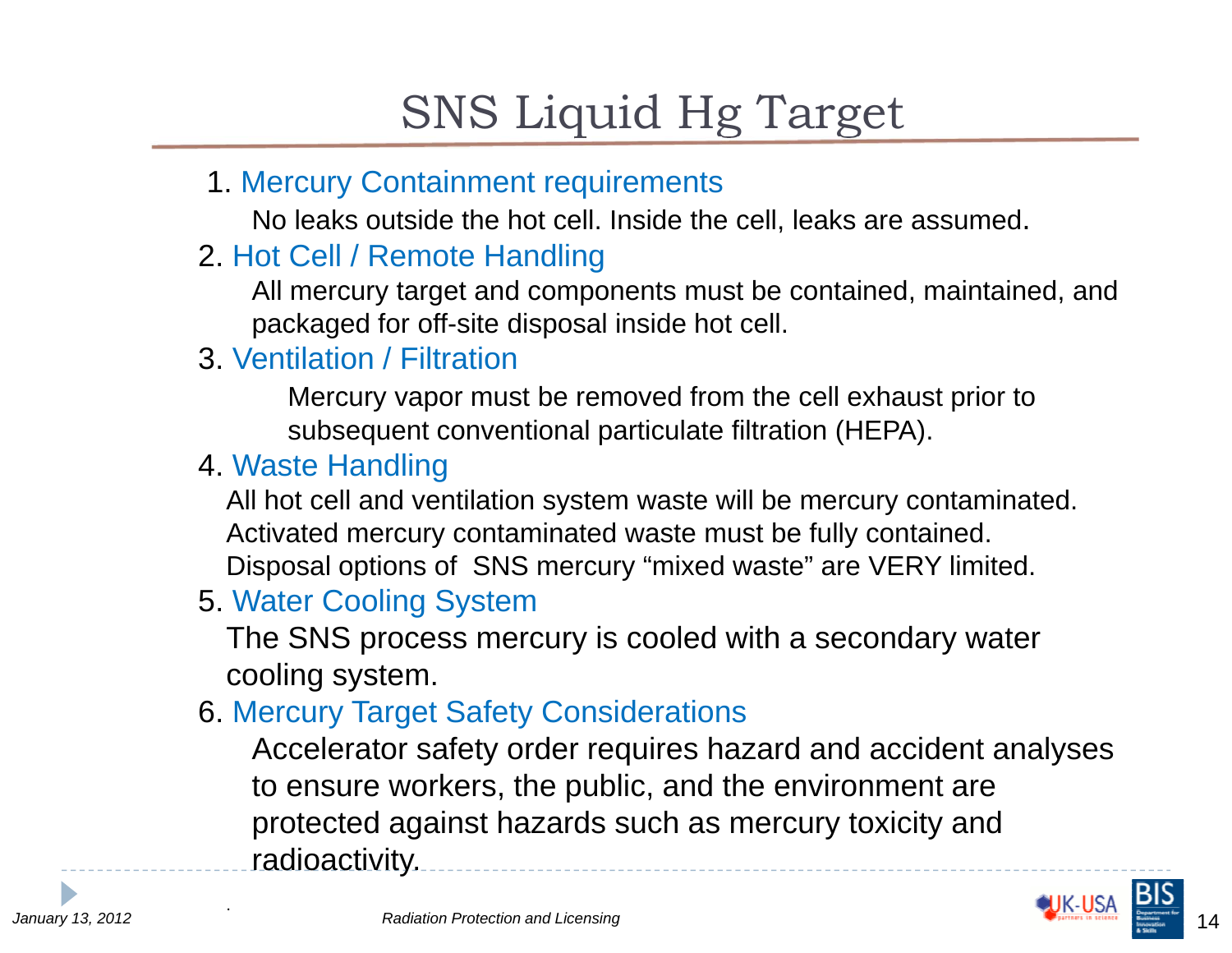## Further Practices and R&D

- • Sampling of shielding materials around existing facilities to develop/validate tritium transport models (e.g. coring of decay pipe concrete in NuMI)
- • Analyze residuals activity for the radioisotope composition.
- Study to measure composition of target hall air (radio-chemical analysis) and relate to various parameters (humidity, beam intensity...)
- • Validation/benchmarking of simulation specific to the facility.
- •Build sampling elements into your experiment.

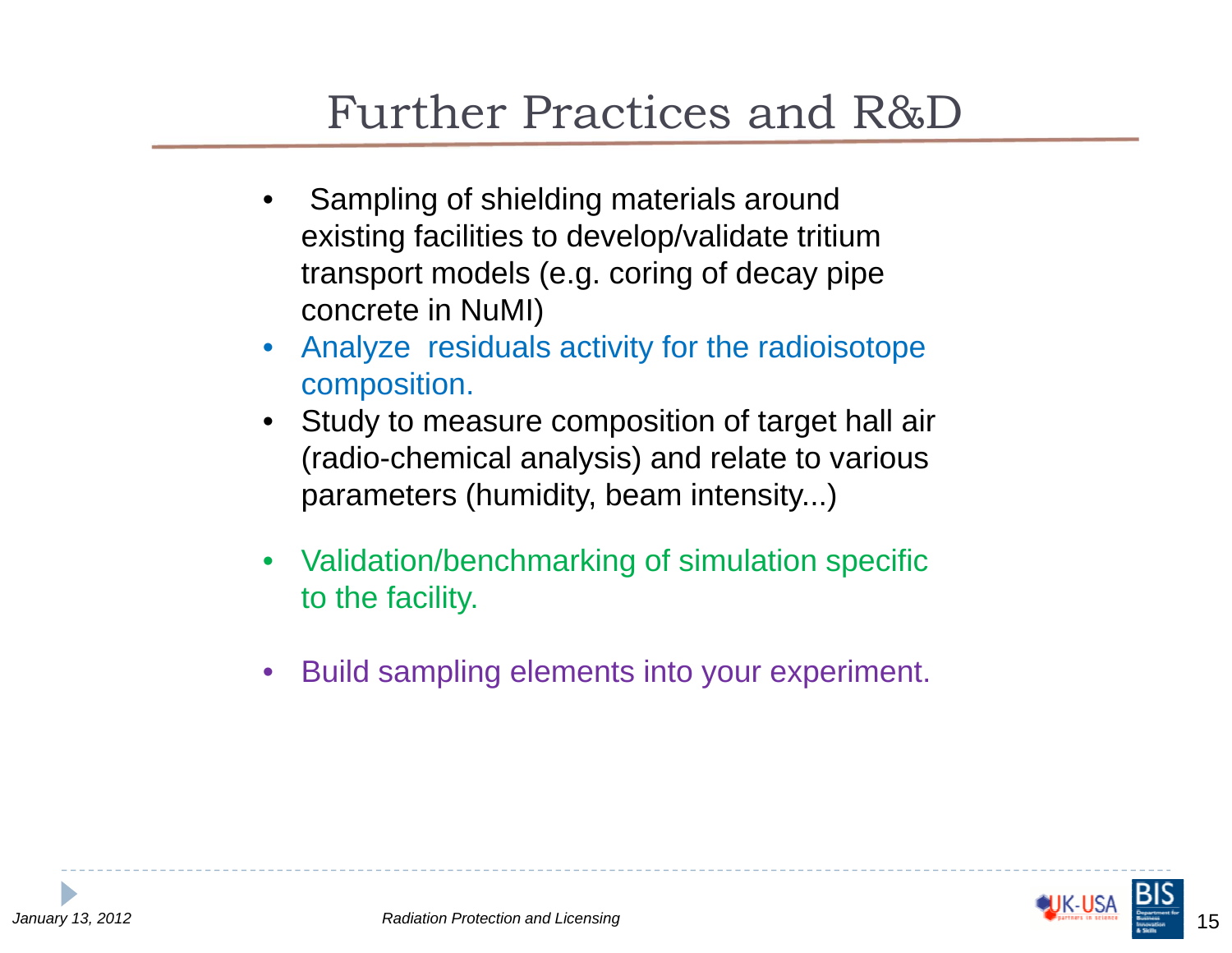# Use of Monte Carlo Simulation Codes

For prompt dose and residual activity Monte Carlo codes Need:

- -Exact composition of material
- -Exact geometry
- $\mathcal{L}_{\mathcal{A}}$  Excitation function for all elements, for all secondary and primary particles and for all reaction channels! (slows down the simulations)
- -Decay chains for all radioactive species! (slows down the simulations)

(Target depletion, swelling, beam induced thermo-mechanical and dynamic effects such as diffusion of radionuclides in material are not in the existing Monte Carlo codes. These effects have to be taken into account separately)